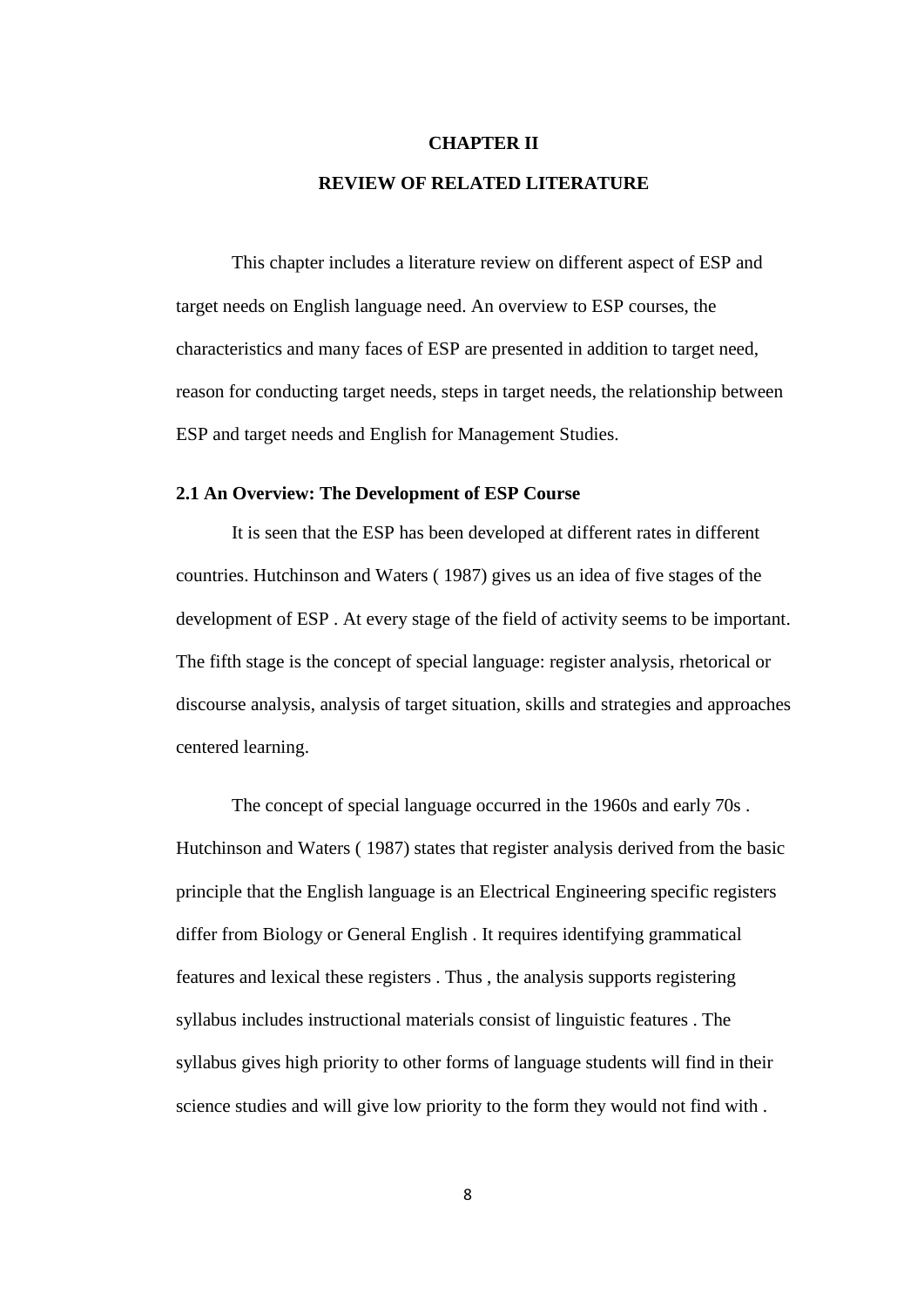The second stage, rhetorical or discourse analysis emerged as a result of linguistic development in the world. Attention is paid to how sentences are combined in discourse to produce meaning. Identify patterns in the organization of the text and the linguistic means of determining which of these patterns that signaled a major concern ( Hutchinson and Waters , 1987) .

Analysis of the situation that the target is the third stage, aims to establish procedures relating to the analysis of language more closely with learners to learn the reason. To enable the students to function adequately in the target situation, a situation in which learners will use the language they are learning and the target situation must be identified, the analysis of specific language forms required in that situation is known as the analysis procedure needs to be done ( Hutchinson and Waters, 1987) .

The fourth stage, stage skills and strategies "assume not the language itself but the thought processes that underlie the use of language" (Hutchinson and Waters , 1987) . The main idea behind the approach is centered skills that underlying all use a common language and there is no reason to interpret the process, which, regardless of the shape of the surface, allowing us to extract meaning from the discourse. So, should focus on the underlying interpretive strategies, which enable learners to overcome the surface shape, it to guess the meaning of words from context, using the visual layout to determine the type of text, etc.

The stages are all based on the description of the use of language. The fifth stage, however, involved with learning the language. It holds the assumption that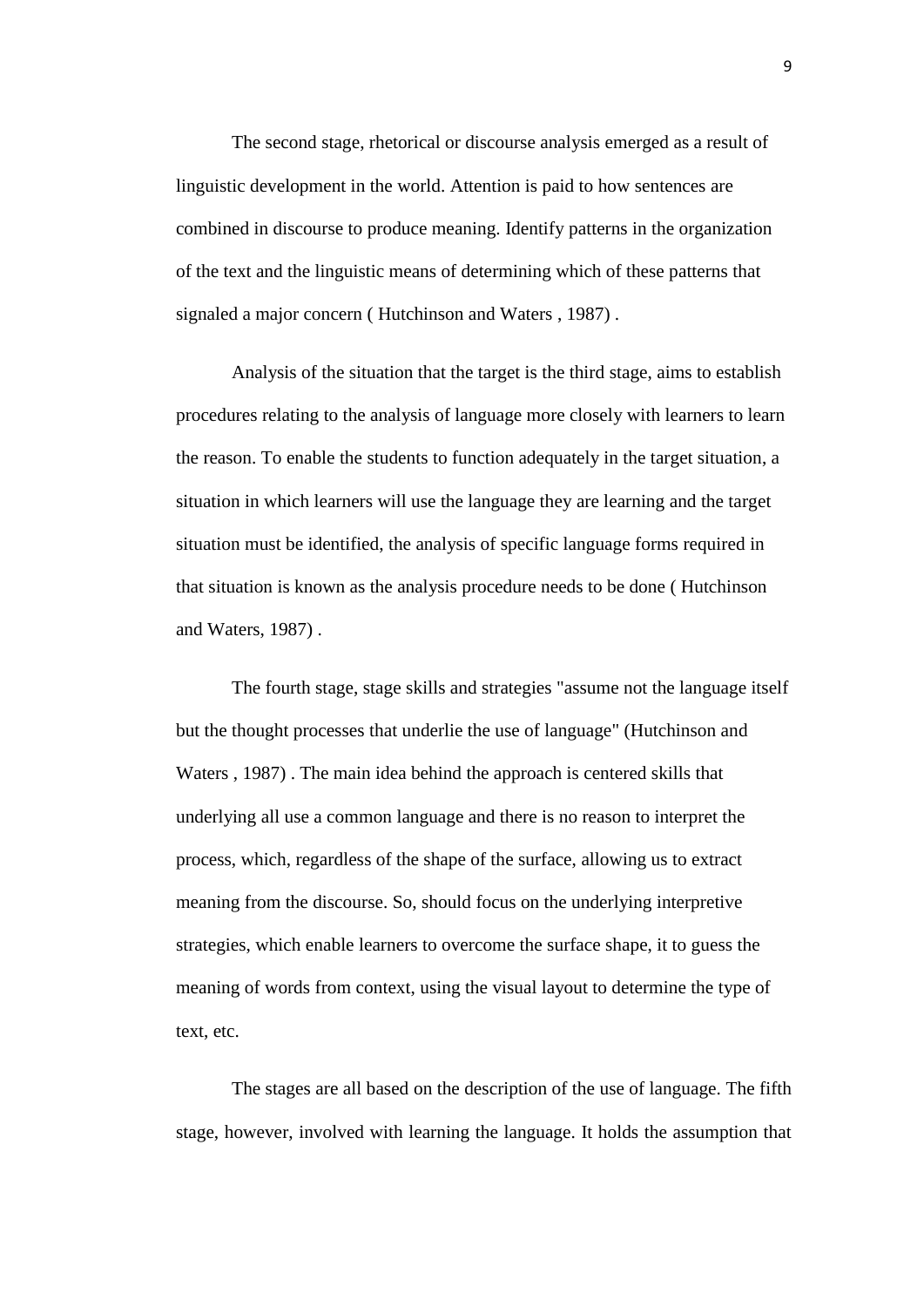the approach is completely valid for the ESP should be based on an understanding of the language learning process.

#### **2.2 ESP Characteristic**

Hutchinson and Waters (1987) stated that the ESP should be seen as an approach not a product. ESP is not a certain type of language or methodology, nor does it consist of certain types of teaching materials. But throughout this analysis comes from the needs identified in the initial part of the students to learn the language. ESP, it is an approach to language teaching in which all decisions on the content and method are based on the reasons learners to learn.

Johns and Dudley - Evans (1991) noted that ESP requires careful research and design of pedagogical materials and activities for identified groups of learners in particular learning contexts. Strevens (1988 as cited in Johns and Dudley - Evans, 1991) gives a list of the characteristics of ESP. He stated that in order to determine the ESP there is a need to distinguish between four absolute and two variable characteristics.

According to the characteristics of absolute , ESP consists of English language teaching that is " designed to meet the specific needs of the learner , but rather related to the content ( eg , the themes and topics ) to particular disciplines , occupations and activities , and centered on the language appropriate for the activity this in syntax , lexis , discourse , semantics , etc. and analysis of this discourse , and it is in contrast with General English " ( Strevens , 1988 as cited in Johns and Dudley - Evans , 1991 , p.298 ) .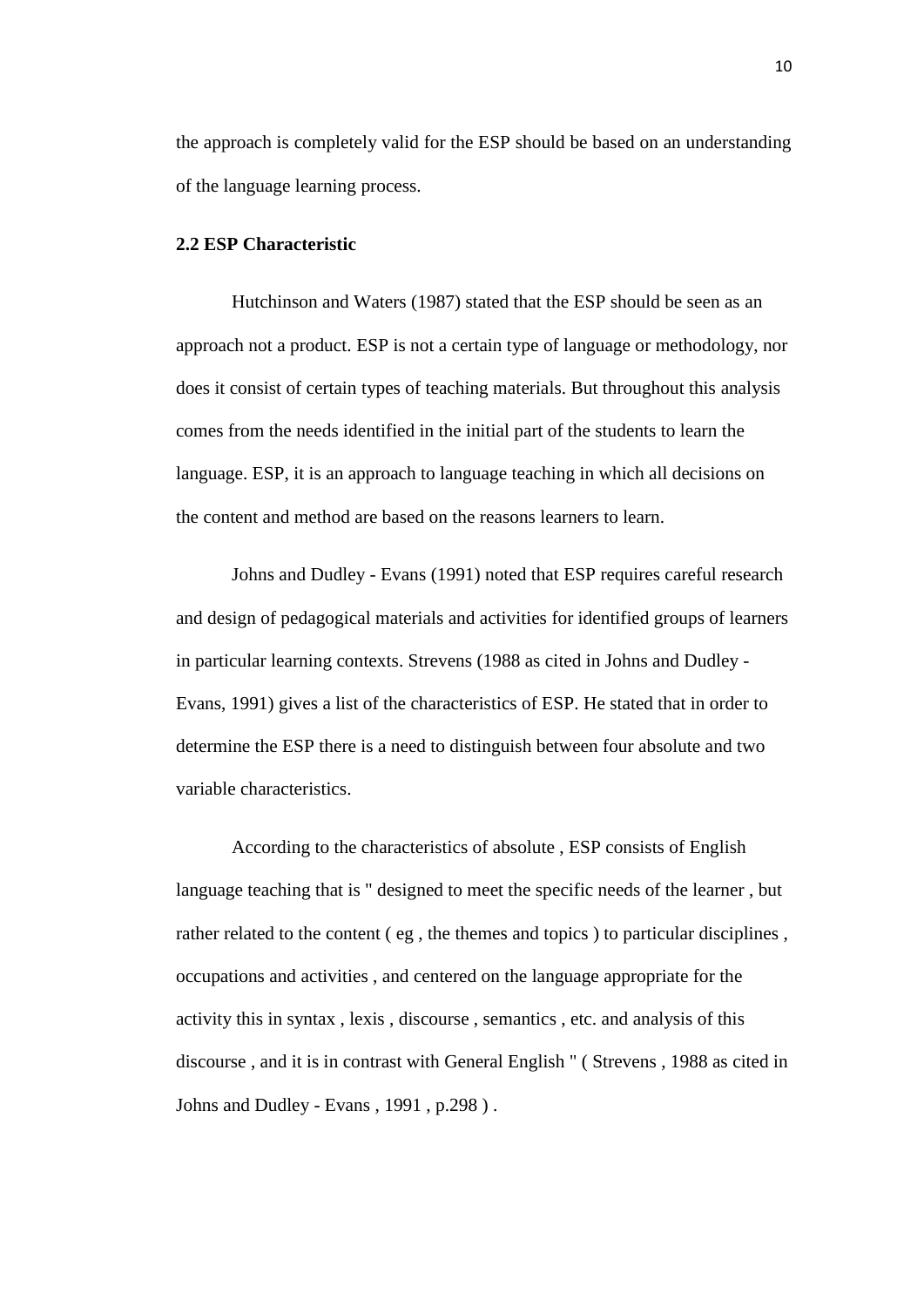According to the characteristics of the variables, the ESP may be, but not necessarily " limited to the ability of the language to be learned (eg reading only) and not taught in accordance with the methodology pre - ordained " ( Strevens , 1988 as cited in Johns and Dudley - Evans , 1991 , p . 298).

## **2.3 The Many Faces of ESP**

There are a number of efforts to draw up a classification for the various branches of ESP. However, within each classification, English for Specific Purposes stated has two main branches, namely English for Academic Purposes and English for Occupational Purposes. One such classification has been developed by Strevens (1977 as cited in Johns, 1991, p. 71) as shown entrance



# **2.4 Need Analysis and Target Needs**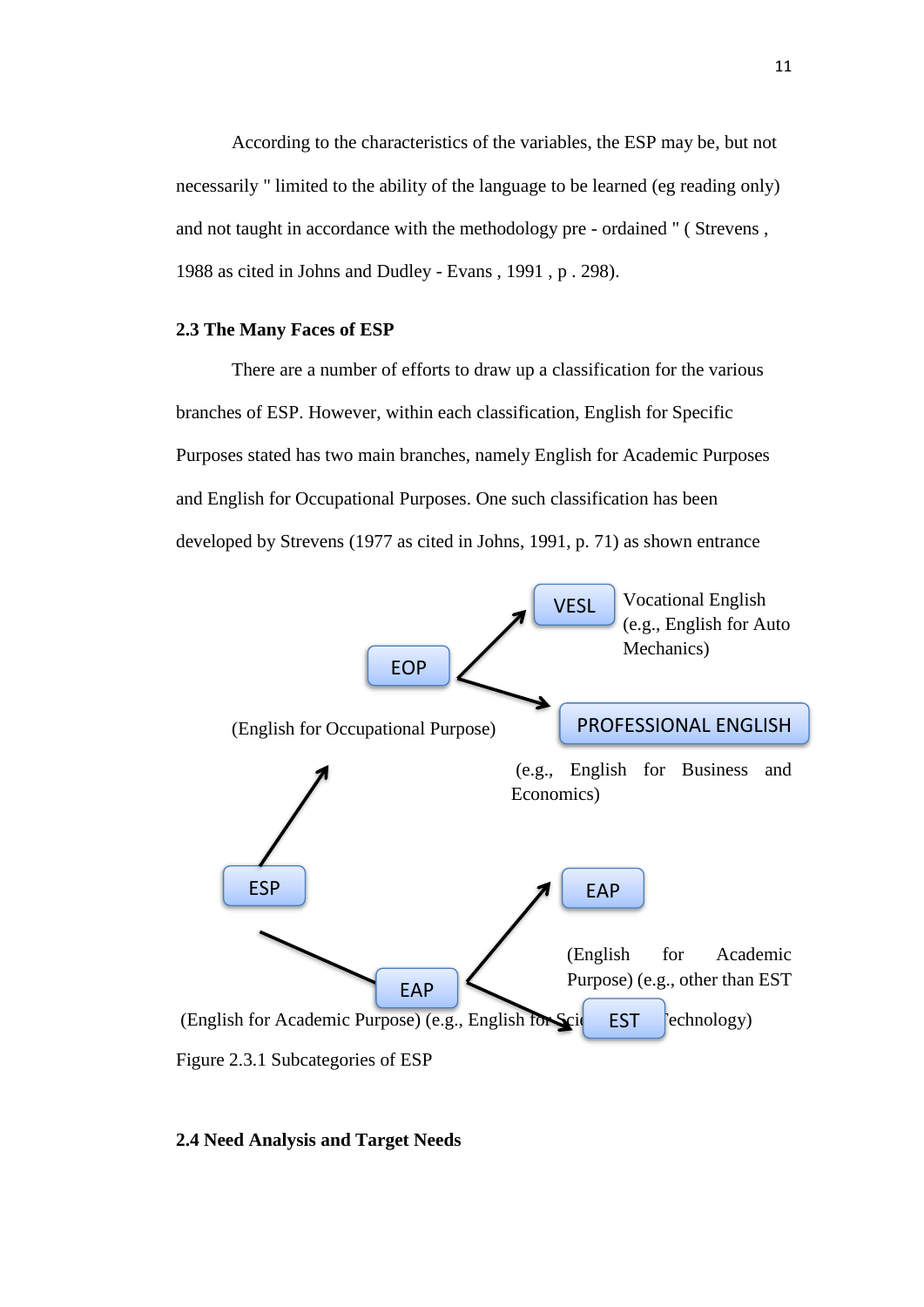Brown (1995 ) identified the need for term analysis ( also called a needs assessment ) as the activities involved in gathering information that will serve as a basis for developing a curriculum that meets the learning needs of particular groups of students . In the language program, the needs are related languages . Once identified, the requirement can be expressed in terms of goals and objectives which, in turn, can serve as a basis for developing tests, materials, learning activities, and evaluation strategies. The goal is to fill the "gap" What language program ' shortcomings. " This definition draws a line between analysis and evaluation needs. Needs analysis aims to determine the need for a group of people who are determined, whereas the evaluation determines the extent to which the program meets these needs. In addition, Soriano (1995) showed that the analysis needs to collect and analyze the data to determine what the students " want " and "need" to learn, while the evaluation measures the effectiveness of programs to meet the needs of learners

Hutchinson & Waters (1992) defines needs analysis on the basis of "need" and "desire" to classify between what students should know and what students feel they need to know. The focus here is on the "deficiencies" which represents the gap between the skills required in the target situation and the existing capabilities of the learner. This definition views language as a process of negotiation between the needs of learners and their communities.

Witkin and Altschuld (1995 ) defines a set of requirements analysis as a systematic procedure that is performed for the purpose of setting priorities and making decisions about program or organizational improvement and allocation of

12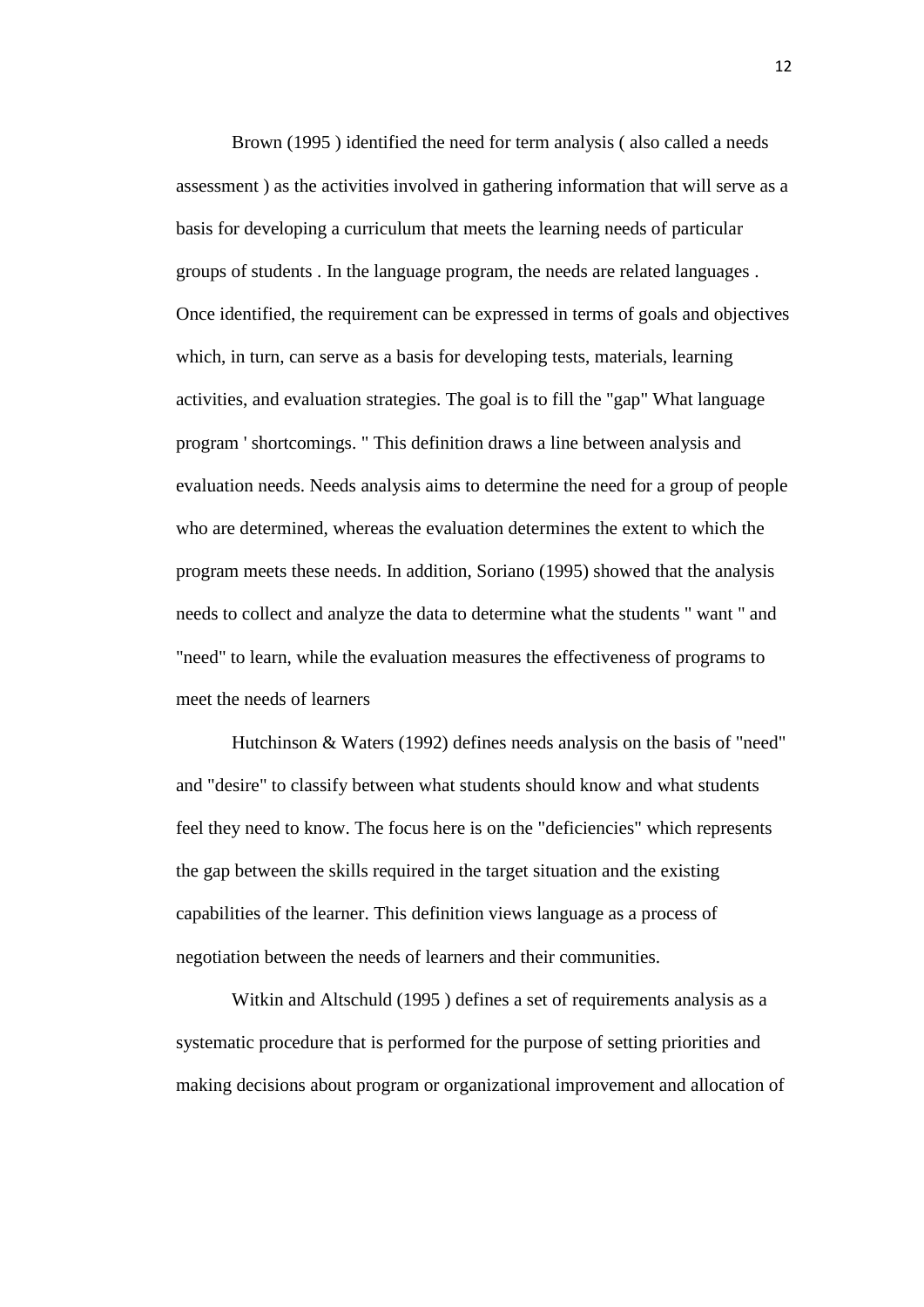resources. According to this definition, requirements analysis should fill the "gap" between the needs of the current state of affairs and the desired state of affairs.

Definition on the basis of their concept of needs analysis around the term "need , " "lacks, " " want , " and " gaps . "However, all these terms have different interpretations from one person to another. Therefore, linguists in the field of ESP have not agreed on the precise definition of the term " need " itself . West (1994) commented on this issue by pointing out that the term "need" does not have a unified definition and remains ambiguous. Richards (2001) argues that the definition of "need" depends on the perceptions of those who make the judgment. Different interests and values are reflected in the definition. Teachers, students, administrators, employees, parents, and all stakeholders may have different views on what they need. Thus, the difference between what today's learners can do with language and what they should be able to do not be able to see from one point of view. Braine (2001) showed that linguists agree on definitions, but they all agree that there are external factors that affect the definition. Factors such as staff, time, and cultural attitudes should be considered when conducting a needs analysis.

Robinson (1991) showed that by taking into account the needs of the target and current competency requirements, requirements analysis model is built on the concept of communicative competence. West (1994) argues that the analysis models the need for the study of other languages, error analysis, and diagnostic tests. The point to make in this regard is that the analysis can be seen from the SLA requirements prospectively as a diagnostic tool of language development among the target group of learners by connecting their English skills with the communicative function of language in the target situation. When defining the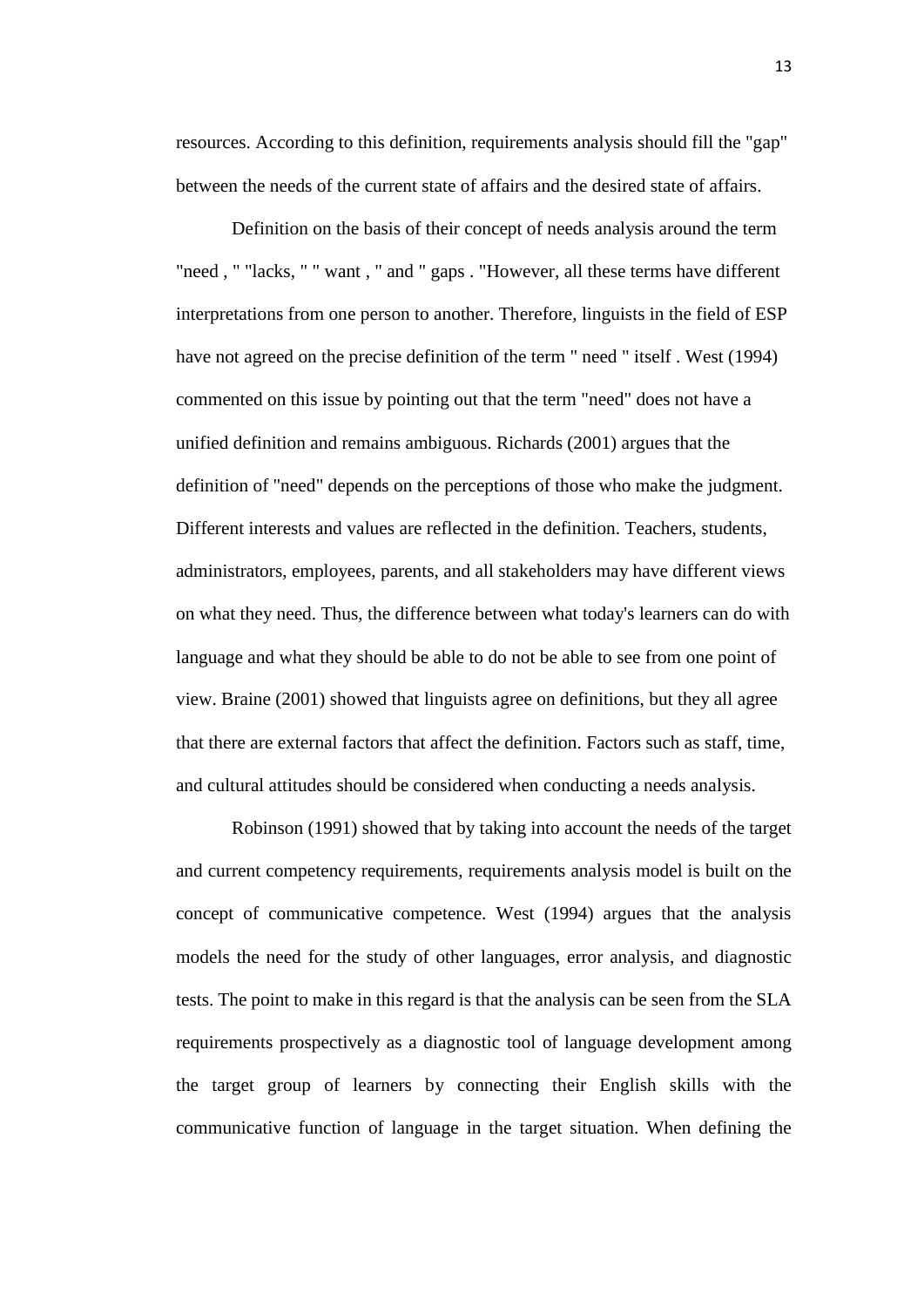purpose of the SLA, Ellis (1997) suggests that one of the goals of the SLA is to improve language teaching. The use of language in the SLA region provides a theoretical basis for the ESP (Nunan 1988).

If the target needs to the needs of English language student management done well, it should lead to actions that will directly benefit to those with needs.

Target needs a general term that has several fields that will determine its own needs in ESP. There are three points:

## **1. Necessity**

Necessity is the need of someone to be success in his/ her business. For example, a businessman needs to understand about business letter, to communicate effectively, etc.

## **2. Lack**

Knowing the lack of student will help a teacher to design appropriate course in study process.

# **3. Wants**

Students need to know what they want to be learned. From that situation, students will do some efforts to achieve their willing.

## **Gathering Information about Target Needs**

There are a number ways in which information can gathered about needs. The most frequently used are:

- a. Questioners
- b. Interviews
- c. Observation
- d. Data collection example gathering texts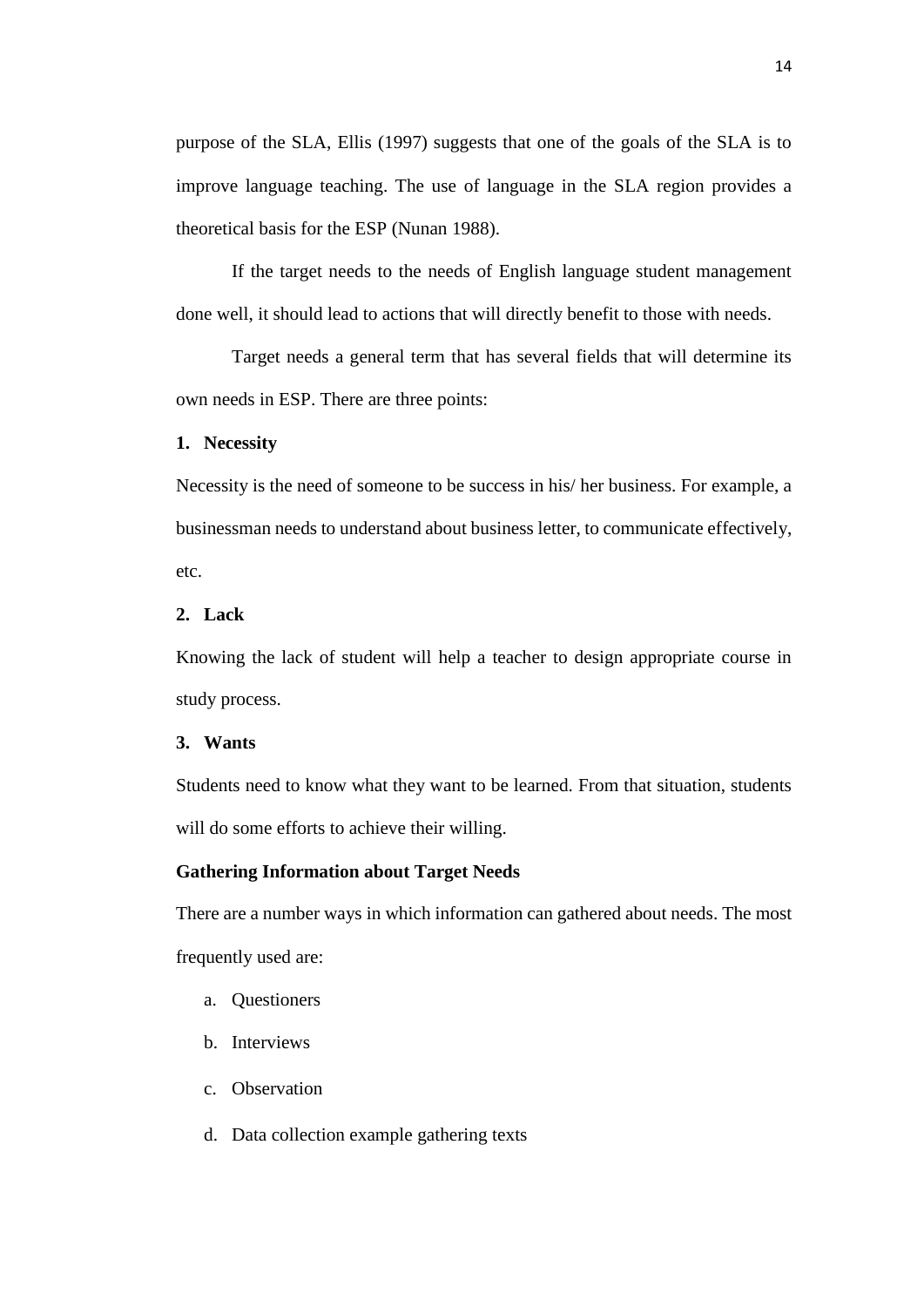e. Informal consultations with sponsors, learners and others.

The simple framework below outlines the kind of information that the course designer needs to gather from an analysis of target needs.

A target situation analysis framework:

Why is the language needed?

- a. For study
- b. For work
- c. For training
- d. For a combination of these
- e. For some other purpose, example: status, examination, promotion.

How will the language be used?

- a. Medium: speaking, writing, reading etc.
- b. Channel: telephone, face to face.
- c. Types of text or discourse: example: academic texts, lectures, informal
- d. Conversation, technical manuals, catalogues

What will the content areas be?

- a. Subjects: example: medicine, biology, architecture, shipping, commerce, engineering
- b. Level: example: technician craftsman, postgraduate, secondary school

Who will the learner use the language with?

- a. Native speaker or non-native
- b. Level of knowledge of receiver: expert, layman, student
- c. Relationship: collogue, teacher, customer, superior, subordinate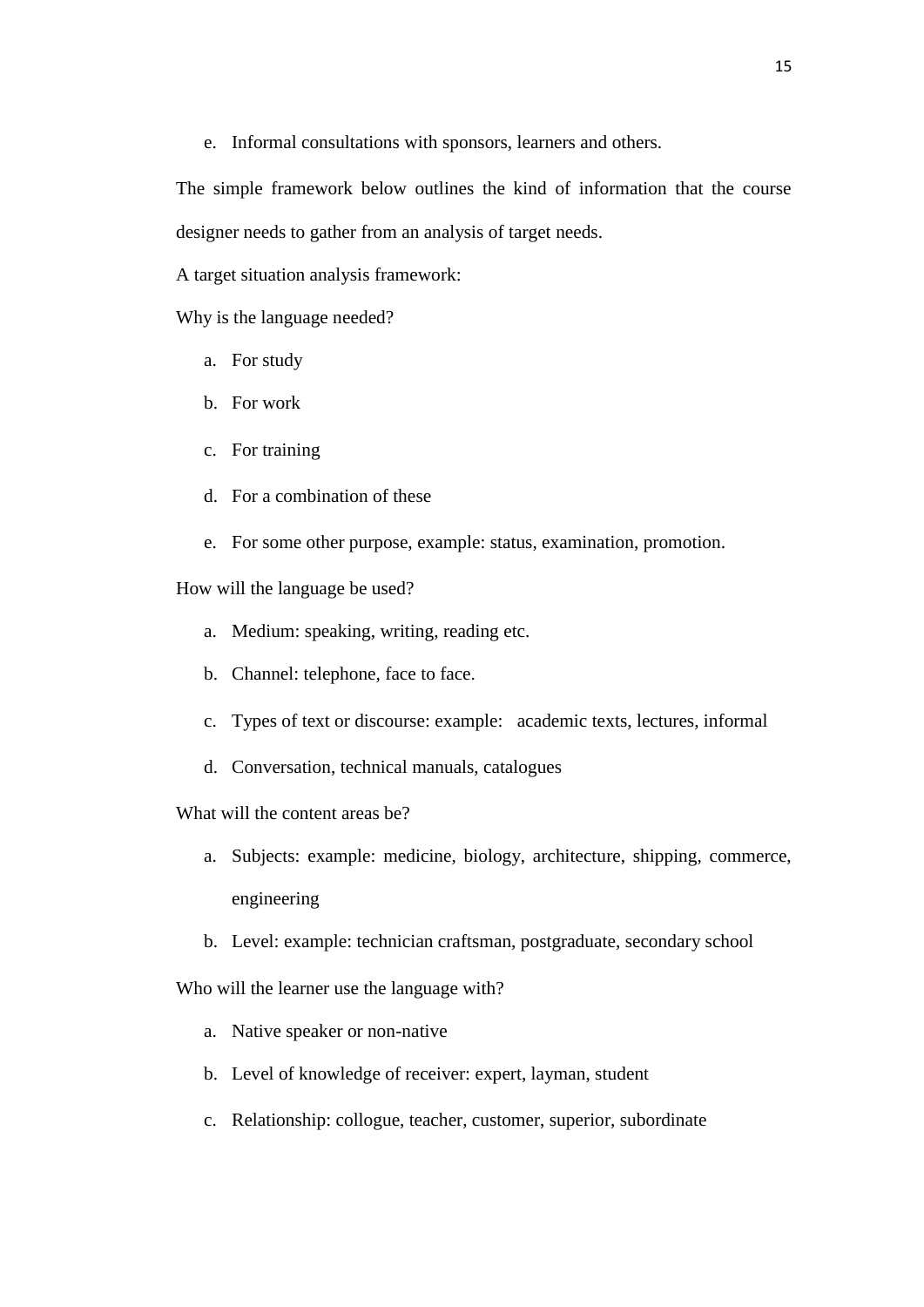Where will the language be used?

- a. Physical setting: office, Lecture Theater, hotel, workshop, library.
- b. Human context: alone, meetings, demonstrations or telephone
- c. Linguistic context: in own country, abroad

When will the language be used?

- a. Concurrently with the ESP course or subsequently
- b. Frequently, seldom, in small amounts, in large chunks

It is clear that interpretations of needs can vary according to the points of view of the particular respondent. ESP like any educational matter is concerned with people and as such is subject to all the vagaries and foibles of human behavior: For example: in analyzing the needs of students, it would be normal practice to ask both the lecturers and the students about their English needs.

**Analysing learning needs** To analysing learning needs, we have prepared a framework to analysing it.

The framework about :

- a. Why are the learners taking the course ?
- b. How do the learners learn ?
- c. What resources are available ?
- d. Who are the learners ?
- e. Where will the ESP course take place ?
- f. When will the ESP course take place ?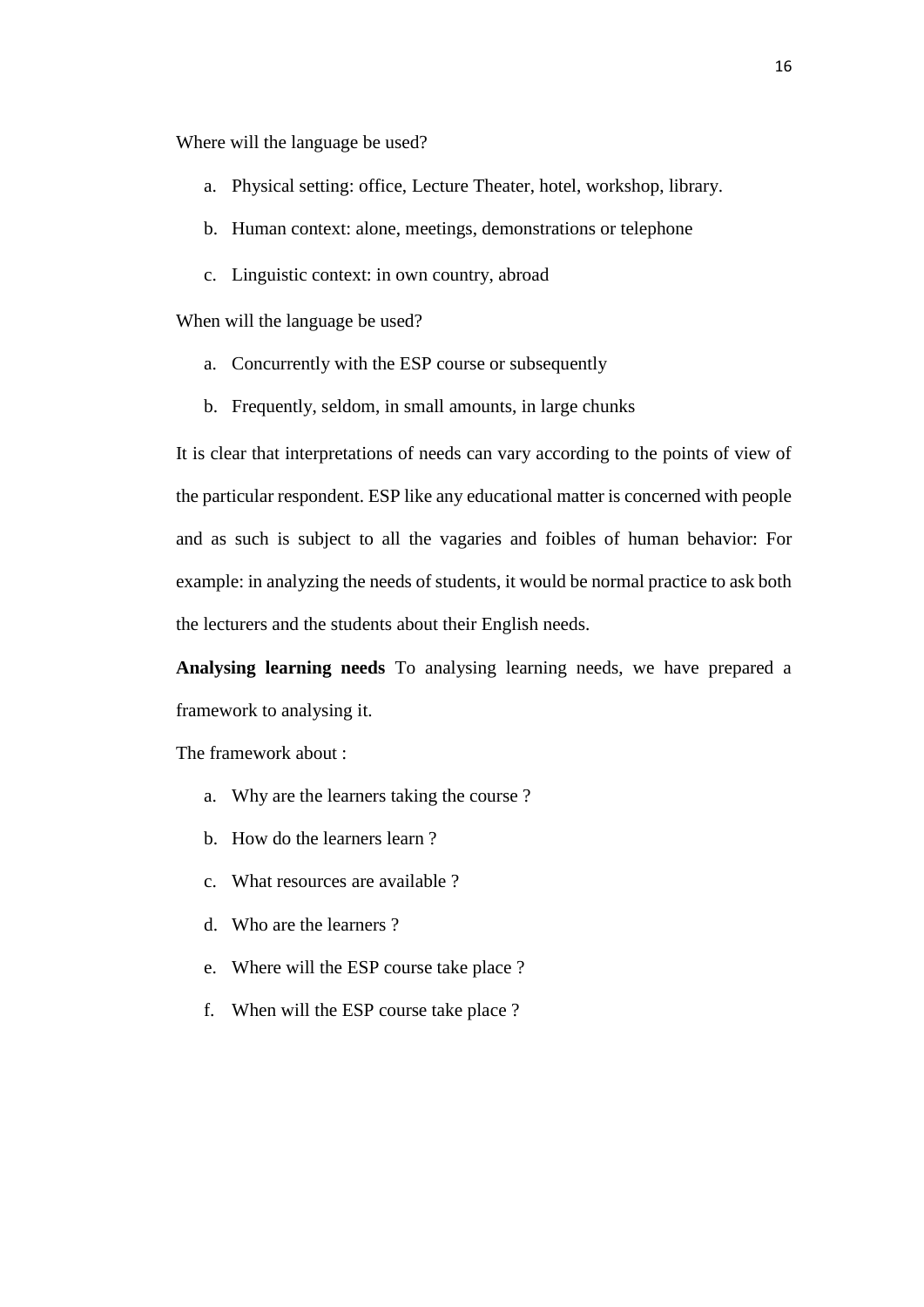#### **2.5. English for Management Studies**

Management science in all business and organizational activities is the act of coordinating efforts to achieve the desired goals and objectives using available resources efficiently and effectively. Management consists of planning, organizing, staffing, leading or directing, and controlling an organization (a group of one or more persons or entities) or effort for the purpose of achieving the goal. Resourcing includes the deployment and manipulation of human resources, financial resources, technological resources, and natural resources.

Because organizations can be viewed as systems, management can also be defined as human action, including design, to facilitate the production of useful outcomes from a system. This view opens the opportunity to ' manage ' oneself, a prerequisite to attempting to manage others.

English for Academic Purposes is a special set of skills -based course designed specifically for students entering tertiary study English intermediate level, covering a wide range of academic subjects. All titles feature listening and reading texts which provide important background knowledge and vocabulary of the discipline. English for Management Studies is a skills-based course designed specifically for students of management studies who will enter the study of English - medium tertiary level. It gives practice carefully assessed and progressions in the key academic skills that all students need, such as listening to lectures and speaking in seminars. It also equips students with the specialist management language they need to participate successfully in the management faculty. Extensive listening exercises come from management lectures, and all reading texts are taken from the same field of study. There is a focus on the whole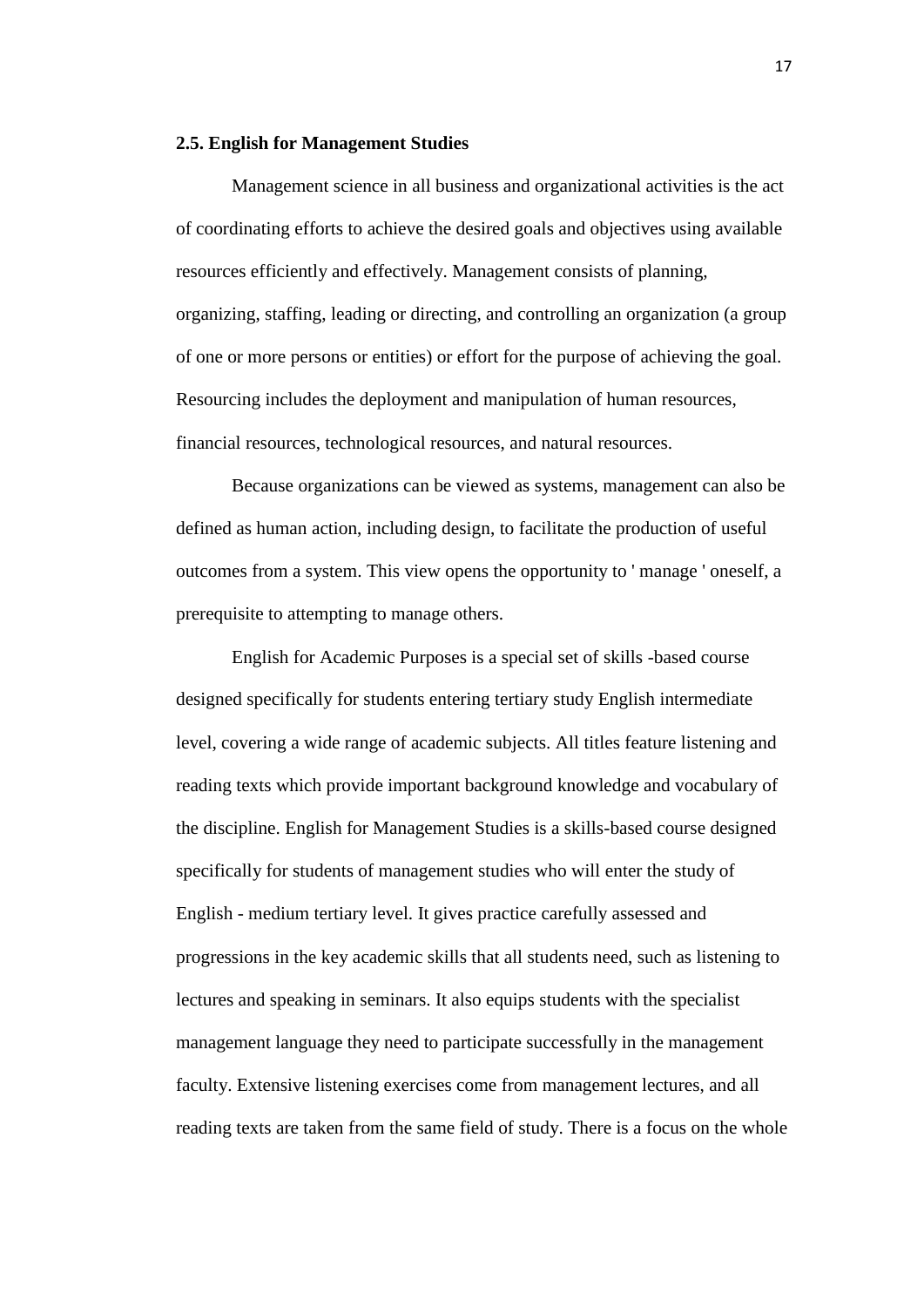management of key vocabulary that students need. Based on the material contained in the management science researchers find and cover the material in English for students of management such us: Leadership, Culture and change Management, Organizations and operations, Production management, Strategy and the business environment, Finance for strategy, Budgets, decisions and risk, People as a resource, Developing people, Industrial relations, Marketing management, and Management information systems

### **2.6 Previous Study**

Jafre - Bin - Zainol Abidin (1992 ) investigated the need English for business purposes in Malaysia for science graduates . A questionnaire was distributed to students of science at the University of Malaysia and other questionnaires distributed to personnel managers and employees at different companies in Malaysia. The participants ranked English usage and importance of each language skill. The findings showed that students ranked reading as the most important skill, while ranking employees of each skill is different according to the nature of their work. However, all of the skills needed to perform basic tasks. The study recommends that 1 ) the program must consider the needs of university students, 2 ) the ability to read should be emphasized more in the academic environment , 3 ) students must participate in the identification of text study , 4 ) the teacher should pay attention to the needs of the individual , 5 ) only senior students who must take The ESP course for students in the early stages should focus on the four basic skills .